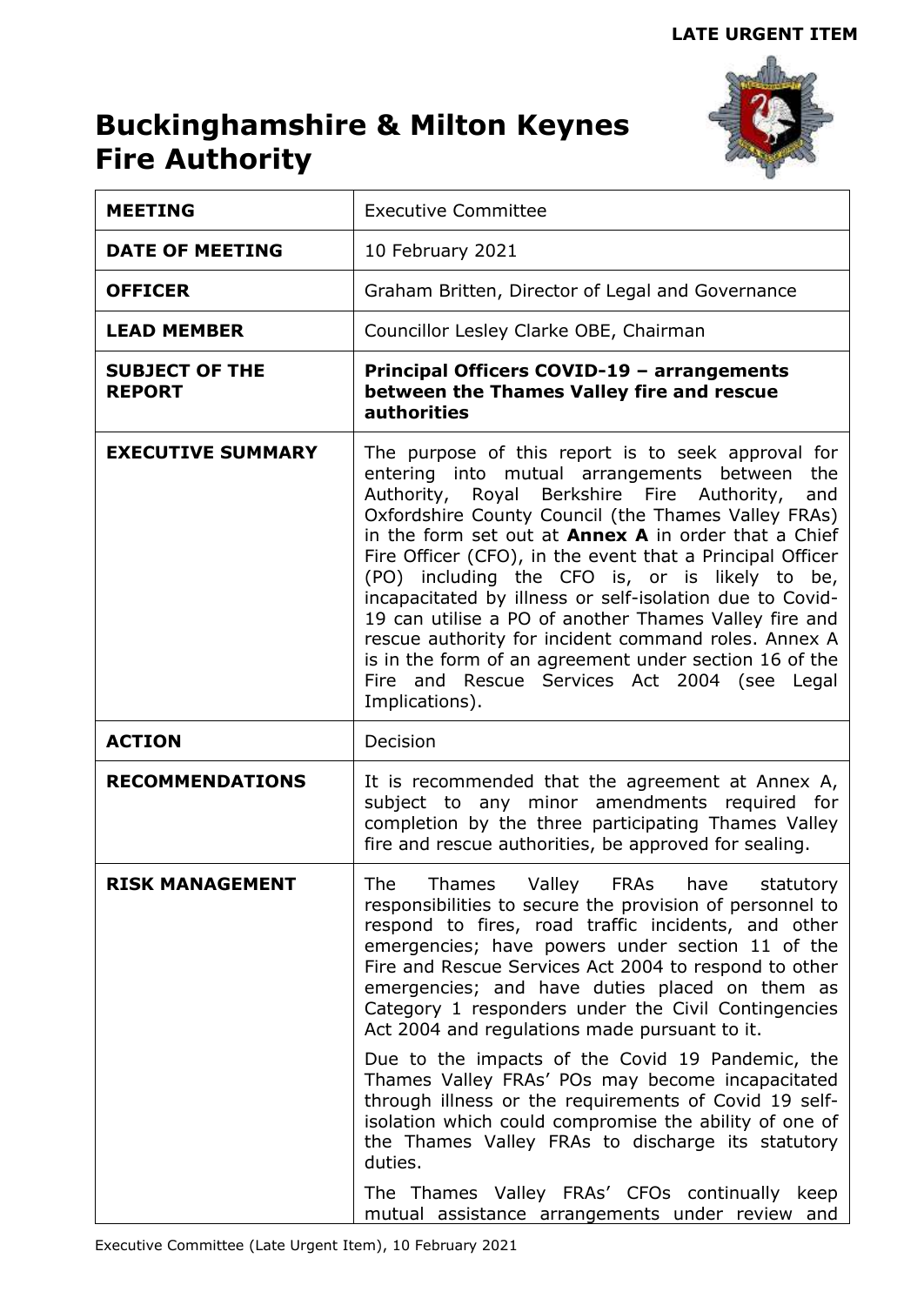|                                         | enter into agreements to ensure resilience without the<br>need to refer matters up to the respective governance<br>bodies.                                                                                                                                                                                                                                                |  |  |  |
|-----------------------------------------|---------------------------------------------------------------------------------------------------------------------------------------------------------------------------------------------------------------------------------------------------------------------------------------------------------------------------------------------------------------------------|--|--|--|
|                                         | For this agreement, it is prudent for the Thames Valley<br>FRAs to endorse the proposed arrangement. Similar<br>reports have, or will, be presented to the relevant<br>governance body within the other Thames Valley FRAs<br>in order for the agreement to be sealed by all parties.                                                                                     |  |  |  |
| <b>FINANCIAL</b><br><b>IMPLICATIONS</b> | As each of the parties shall each bear their own costs<br>expenses incurred in complying with<br>the<br>and<br>arrangements, it is not anticipated there will be any<br>significant additional costs or income arising from this<br>arrangement.                                                                                                                          |  |  |  |
| <b>LEGAL IMPLICATIONS</b>               | The role of Principal Officer in the capacity of incident<br>commander requires a high degree of operational<br>incrementally through<br>discretion<br>the<br>levels<br>οf<br>command from Area Commander up through to Chief<br>Fire Officer.                                                                                                                            |  |  |  |
|                                         | The field of any operational activity that a Principal<br>Officer may undertake on behalf of a neighbouring fire<br>and rescue authority brings potential ramifications in<br>the event of a claim being made for damage, personal<br>injury, or other loss caused to individuals affected by<br>the conduct of the firefighters under the Principal<br>Officers command. |  |  |  |
|                                         | A point of concern is that the statutory protection from<br>personal civil liability that officers employed by local<br>authorities usually enjoy may be absent unless certain<br>formalities are first concluded.                                                                                                                                                        |  |  |  |
|                                         | The full extent of the immunity from a CFO's personal<br>civil liability derives from a remnant of a Victorian<br>Statute - section 265 Public Health Act 1875.                                                                                                                                                                                                           |  |  |  |
|                                         | It is generally considered that it would exempt an<br>officer from a claim in negligence against the officer in<br>the event of a claim for death, personal injury or<br>damage provided that the officer acts bona fide for his<br>employer.                                                                                                                             |  |  |  |
|                                         | Section 265 itself was expressly applied to combined<br>fire authorities by the Combined Fire Authority<br>(Protection from Personal Liability) (England)<br>Regulations 1997 [1997/2819].                                                                                                                                                                                |  |  |  |
|                                         | Case law has, however, established that any immunity<br>is vitiated when a local authority enters into an<br>arrangement for which, it may subsequently transpire,<br>it had no legal power. This then leaves the officer<br>personally liable to be sued in damages.                                                                                                     |  |  |  |
|                                         | Given the level of discretion afforded to the Principal<br>Officer in incident command, rather than the provision<br>of services under section 13 of the Fire and Rescue                                                                                                                                                                                                  |  |  |  |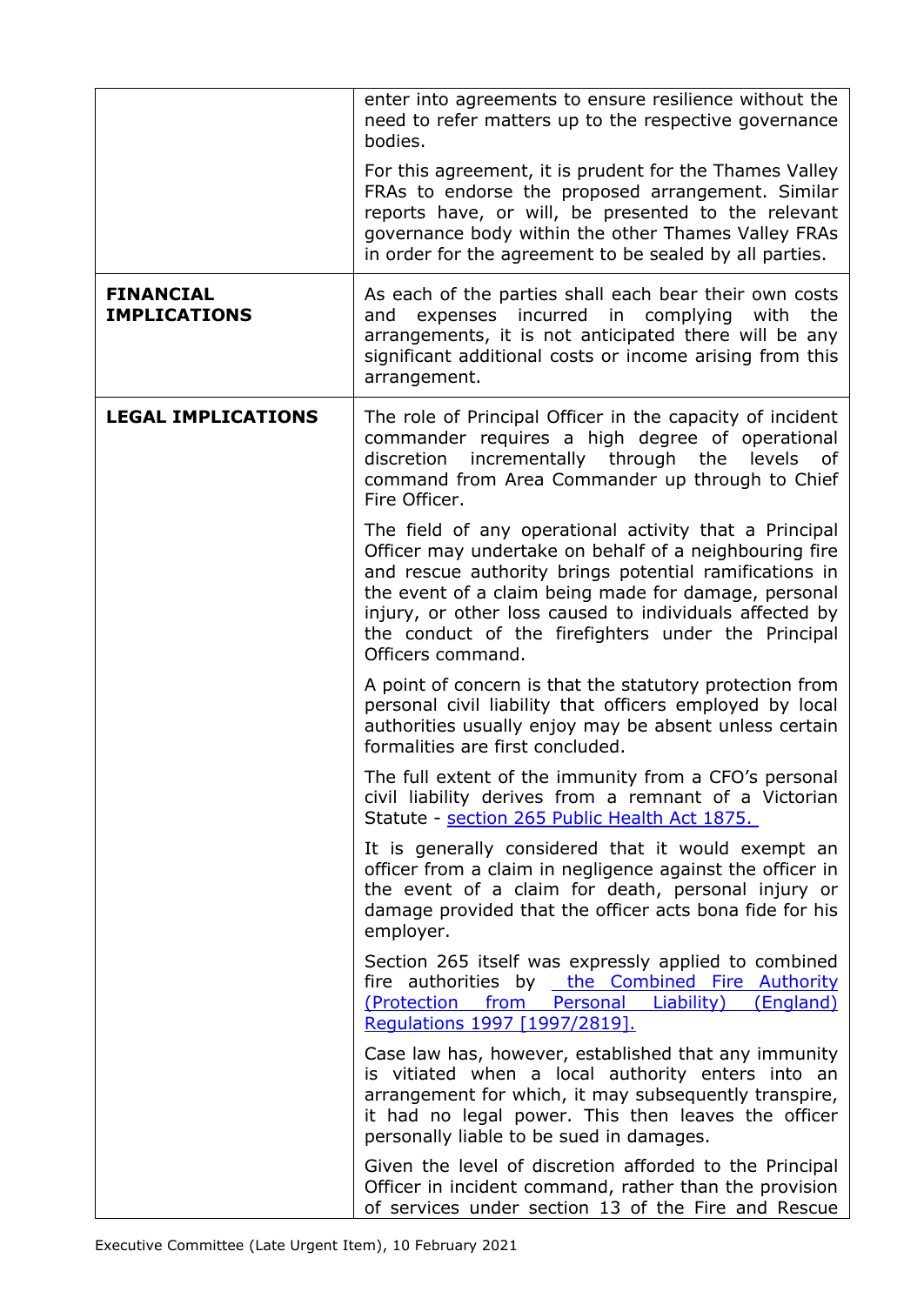|                                                                                   | Services Act 2004, or under section 1 Local Authorities<br>(Goods and Services) Act 1970, the surer enabling<br>legislative basis for an arrangement between fire and<br>rescue authorities for Principal Officers in operational<br>roles would be section 16 Fire and Rescue Services Act<br>2004 (FRSA). Section 16, where relevant, allows fire<br>and rescue authorities to enter into an arrangement,<br>in such terms as agreed, for its core duties and<br>powers (to any extent) to be discharged by the other<br>fire and rescue authority.<br>The protocols under this agreement will cover issues<br>of security and privacy which will be discussed with<br>the Data Protection Officers within the Thames Valley<br>FRAs. |  |
|-----------------------------------------------------------------------------------|-----------------------------------------------------------------------------------------------------------------------------------------------------------------------------------------------------------------------------------------------------------------------------------------------------------------------------------------------------------------------------------------------------------------------------------------------------------------------------------------------------------------------------------------------------------------------------------------------------------------------------------------------------------------------------------------------------------------------------------------|--|
| <b>CONSISTENCY WITH</b><br>THE PRINCIPLES OF<br>THE DUTY TO<br><b>COLLABORATE</b> | The <b>Policing and Crime Act 2017</b> requires the<br>Authority to keep opportunities for collaboration with<br>the police and ambulance services under review.<br>There is no scope to accommodate operational cover<br>using police officers or ambulance service employees.                                                                                                                                                                                                                                                                                                                                                                                                                                                         |  |
| <b>HEALTH AND SAFETY</b>                                                          | During the period of release, the receiving fire and<br>rescue authority will be responsible for compliance<br>with all duties relating to health, safety and welfare at<br>work imposed upon an employer by any relevant<br>statutory provision as if it were the employer of the<br>Principal Officer.                                                                                                                                                                                                                                                                                                                                                                                                                                |  |
| <b>EQUALITY AND</b><br><b>DIVERSITY</b>                                           | No adverse impact. The arrangement<br>is being<br>proposed in response to the Covid-19<br>Pandemic<br>among the pool of existing Principal Officers.                                                                                                                                                                                                                                                                                                                                                                                                                                                                                                                                                                                    |  |
| <b>USE OF RESOURCES</b>                                                           | <b>Communication</b><br>The Thames Valley FRAs' CFOs will consult with the<br>affected Principal Officers in advance of agreeing the<br>protocols to be established under clause 3.1 of the<br>Agreement                                                                                                                                                                                                                                                                                                                                                                                                                                                                                                                                |  |
| <b>PROVENANCE SECTION</b><br>&<br><b>BACKGROUND PAPERS</b>                        |                                                                                                                                                                                                                                                                                                                                                                                                                                                                                                                                                                                                                                                                                                                                         |  |
| <b>APPENDICES</b>                                                                 | Annex $A - dr$ aft agreement                                                                                                                                                                                                                                                                                                                                                                                                                                                                                                                                                                                                                                                                                                            |  |
| <b>TIME REQUIRED</b>                                                              | 15 minutes                                                                                                                                                                                                                                                                                                                                                                                                                                                                                                                                                                                                                                                                                                                              |  |
| <b>REPORT ORIGINATOR</b><br><b>AND CONTACT</b>                                    | <b>Graham Britten</b><br>gbritten@bucksfire.gov.uk<br>01296 744441                                                                                                                                                                                                                                                                                                                                                                                                                                                                                                                                                                                                                                                                      |  |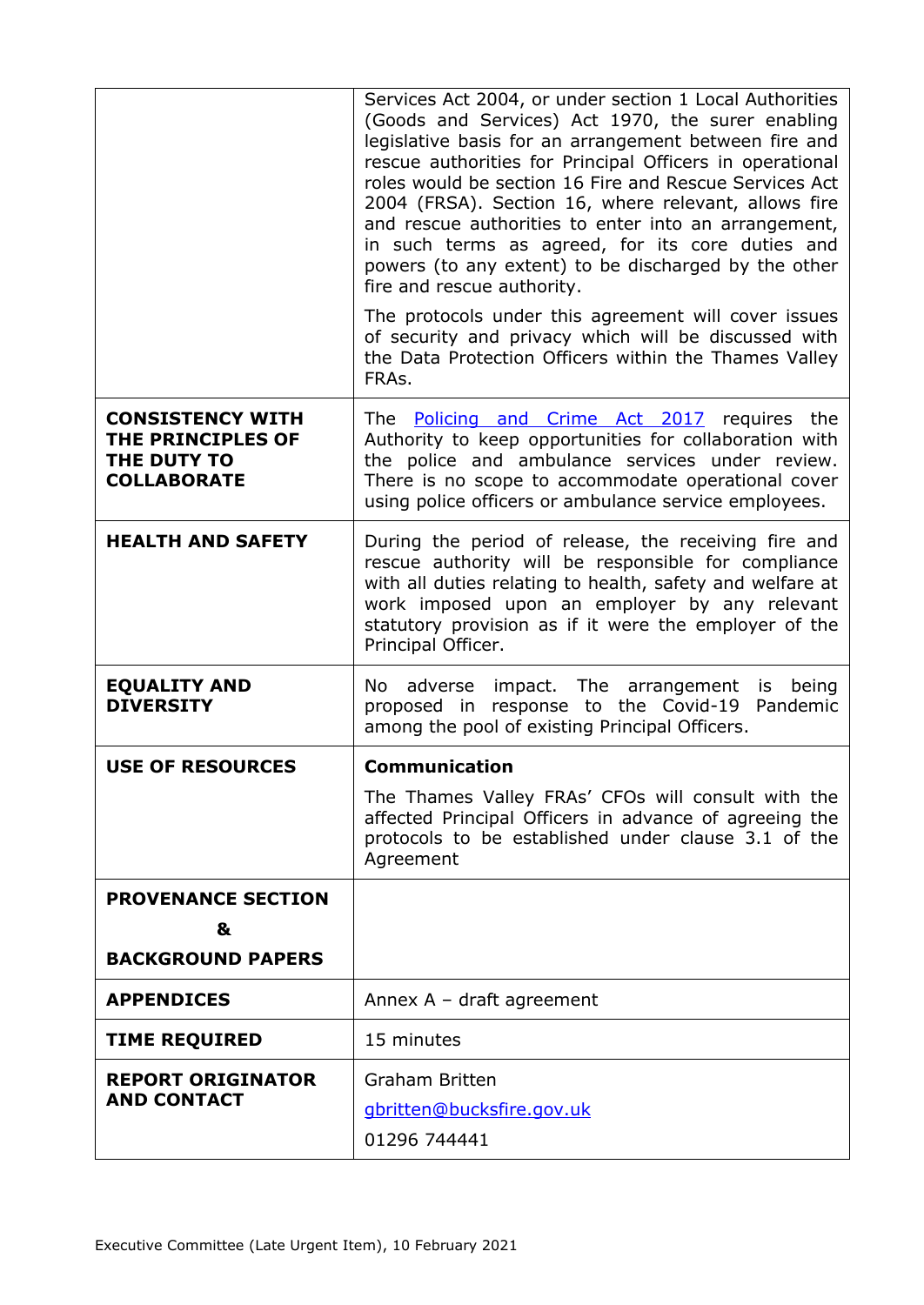# **Annex A**

THIS AGREEMENT (this "Agreement") is dated the of 2021

BETWEEN:

(1) Buckinghamshire and Milton Keynes Fire Authority of Stocklake, Aylesbury, Buckinghamshire, HP20 1BD; and

(2) Oxfordshire County Council of County Hall, New Road, Oxford OX1 1ND; and

(3) Royal Berkshire Fire Authority of Newsham Court, Pincents Kiln, Calcot, Reading, Berkshire, RG31 7SD;

the "FRAs", each an "FRA".

BACKGROUND:

- (A) The FRAs collaborate successfully in the operation of a single joint emergency call handling, mobilising and resource management function from a single location at Calcot in Berkshire and a fall back provision to a joint secondary control room in Kidlington in Oxfordshire (together the "TVFCS").
- (B) The FRAs have statutory responsibilities under sections 7(2)(a); 8(2)(a) and 9(3)(a) of the Fire and Rescue Services Act 2004 to secure the provision of personnel to respond to fires, road traffic incidents, and other emergencies; have powers under section 11 of the Fire and Rescue Services Act 2004 to respond to other emergencies; and have duties placed on them as Category 1 responders under the Civil Contingencies Act 2004 and regulations made pursuant to it (the "Statutory Functions").
- (C) The FRAs recognise the Covid 19 Pandemic is a national crisis that continues to test the capacity of the FRAs to protect the public from the impacts of the Covid 19 Pandemic, and acknowledge the risk that its Principal Officers may themselves become incapacitated through illness or the requirements of Covid 19 self-isolation such that such scenarios could compromise the ability of an FRA to discharge its Statutory Functions.
- (D) The FRAs therefore wish to enter arrangements under section 16 of the Fire and Rescue Services Act 2004 for the discharge of the Statutory Functions of one FRA by another FRA through their respective cadres of Principal Officers acting as Level 4 Incident Commanders on the terms set out in this Agreement.

# IT IS AGREED AS FOLLOWS

#### **2. Definitions and Interpretations**

2.1 Where the context so requires words importing the singular only also include the plural and vice versa and words importing the masculine shall be construed as including the feminine or the neuter or vice versa

2.2 "Area Managers" means firefighters contracted to the role of Area Manager as defined in the 'National Joint Council for Local Authorities' Fire and Rescue Services, Scheme of conditions of service (Sixth edition)'.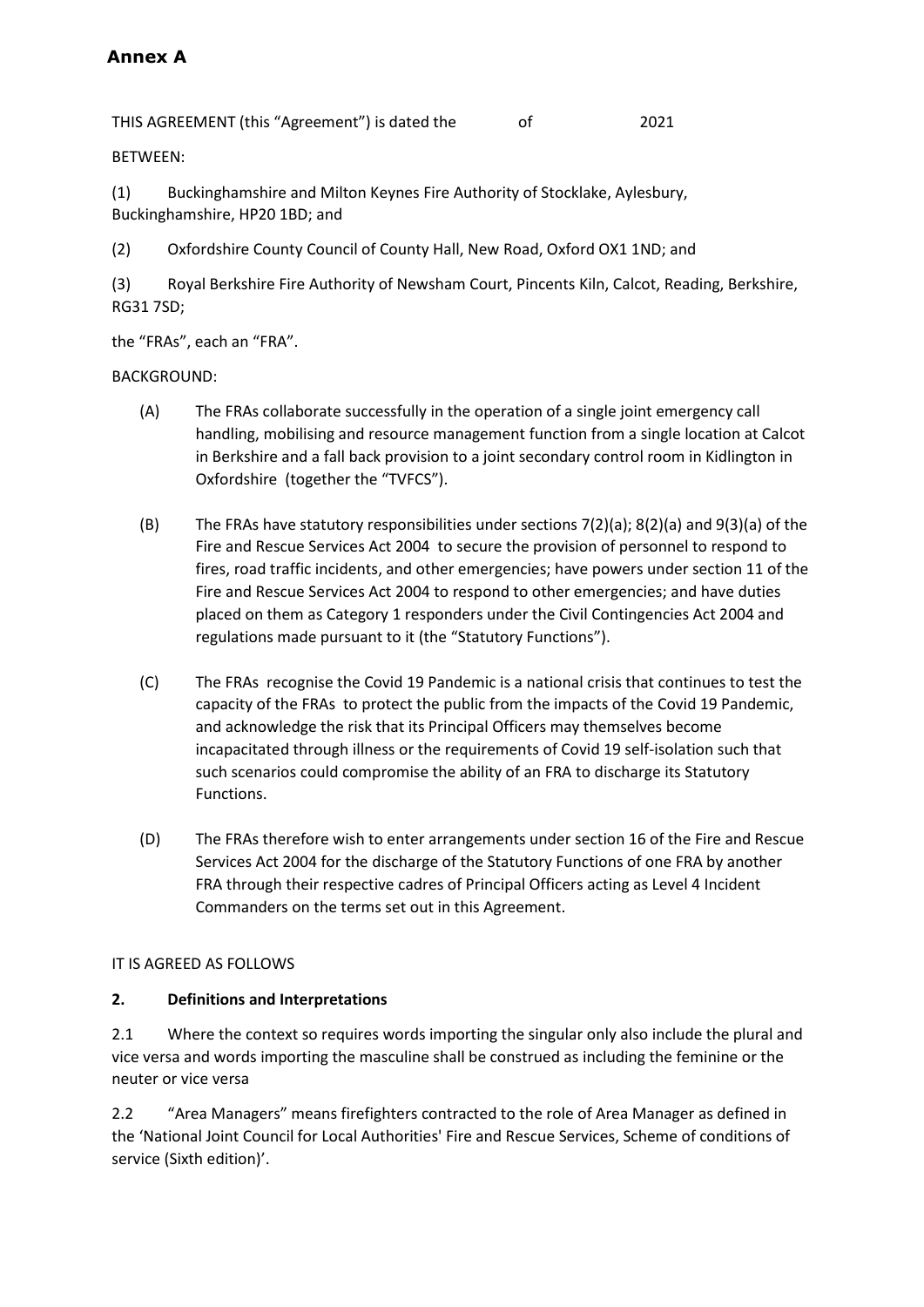"Assistor" means the party to the Agreement which under the provisions of this Agreement discharges any of the Statutory Functions of another party to this Agreement.

"Brigade Managers" means firefighters contracted to the role of Brigade Manager as defined in the 'National Joint Council for Brigade Managers of Fire and Rescue Services, Constitution and scheme of conditions of service (5th edition)'.

"Employment Contract" means the terms of employment between an FRA and a Principal Officer at the date of this Agreement,

"FRA" means either a fire and rescue authority or a combined fire and rescue within the meaning of the Fire and Rescue Services Act 2004.

"Level 4 Incident Commander" means a Principal Officer able to assume command in accordance with the principles set out in the National Operational Guidance, Incident Command: knowledge, skills and competence.

"Principal Officers" means Area Managers and Brigade Managers.

"Recipient" means the party to this Agreement which under the provisions of this Agreement has its Statutory Functions discharged by another party to this Agreement.

"Secretary of State" means the Minister of State jointly at the Ministry of Housing, Communities and Local Government and the Home Office.

# **3. Release of a Principal Officer from the Assistor to the Recipient**

3.1 The release of a Principal Officer to a Recipient will be at the discretion of a Chief Fire Officer of an FRA at the request of a Chief Fire Officer of another FRA in the event that a Principal Officer of a prospective Recipient is, or is likely to be, incapacitated by illness or self-isolation. In the event that a Chief Fire Officer of a prospective Recipient is, or anticipates that he is likely to be, incapacitated by illness or self-isolation the Principal Officer released to a Recipient shall be either a Chief Fire Officer or Deputy Chief Fire Officer of the Assistor. The arrangements of the release will be notified by both the Assistor and the Recipient to the TVFCS under protocols to be agreed by the three Chief Fire Officers.

3.2 The Assistor will release a Principal Officer to the Recipient in order to undertake Level 4 Incident Commander responsibilities aligned to the Recipient's local level 4 rota requirements and mobilisation and notification protocols whilst retaining their extant call sign as if an employee of the Recipient.

3.3 Each party shall keep accurate and complete written records of all emergency calls or incidents to which its Principal Officer has responded under the provisions of this Agreement and submit copies of such records to the other party on request.

#### **4. Health and Safety**

4.1 During the period of release, the Recipient will be responsible for compliance with all duties relating to health, safety and welfare at work imposed upon an employer by any relevant statutory provision as if the Recipient were the employer of the Principal Officer.

4.2 The Recipient shall provide the Assistor with such information and assistance as it may reasonably require to carry out its obligations as the Principal Officer's employer.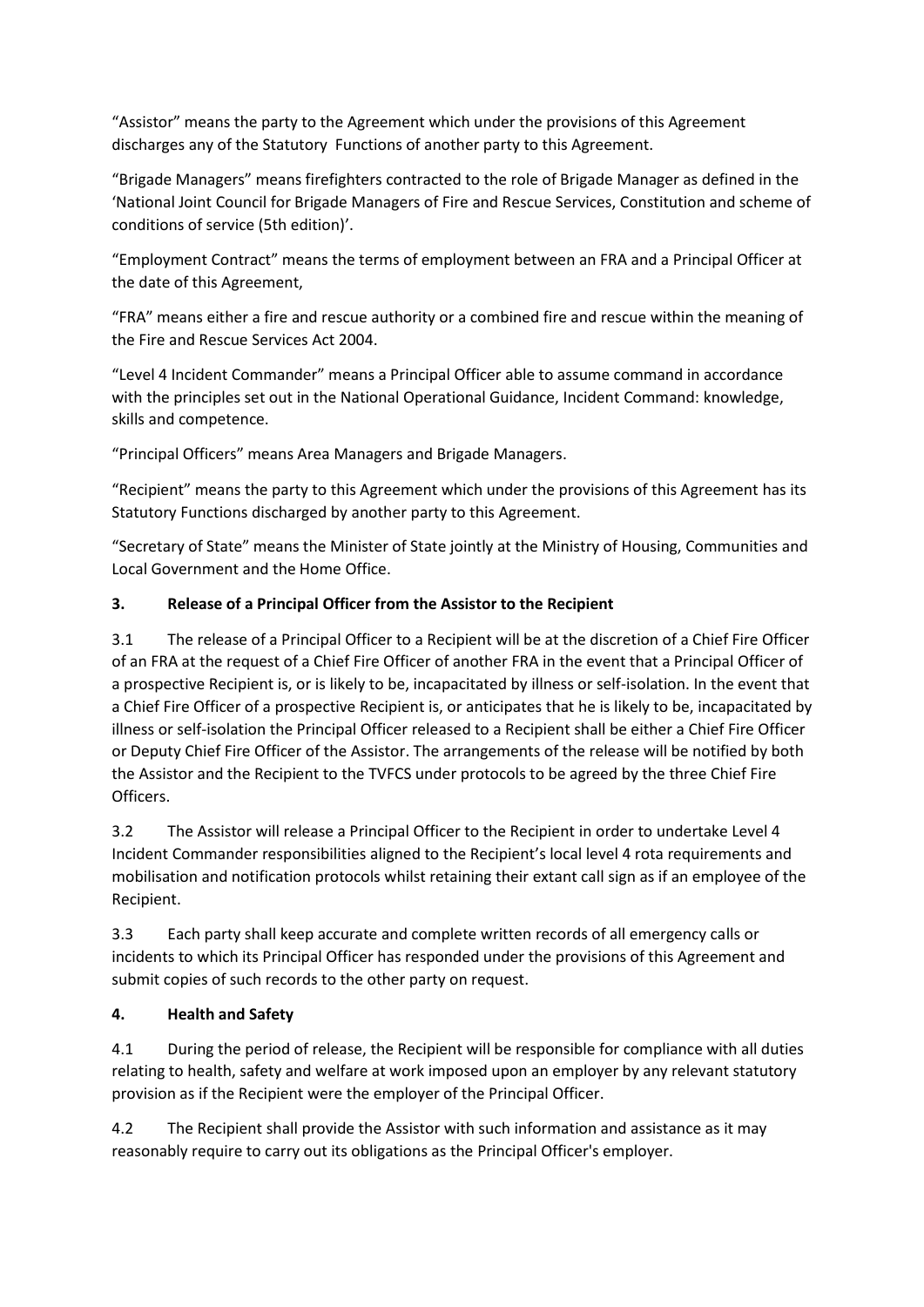# **5. Indemnity**

5.1 The Assistor shall indemnify the Recipient against all costs, liabilities and damages whatsoever in respect of death or personal injury or loss or damage to any property caused by the negligence of the Assistor or its Principal Officers while acting under the provisions of this Agreement.

# **6. Principal Officer's Employment**

6.1 The Employment Contract shall remain in force during any period of release under clause 3.

6.2 The Assistor shall make the necessary changes to the terms of the Employment Contract so that it can release a Principal Officer in accordance with the terms of this Agreement.

6. 3 The Assistor shall comply with the terms of the Employment Contract during any period of release

6.4 The Recipient shall not, and shall not require the Principal Officer to do anything that shall, breach the Employment Contract and shall have no authority to vary the terms of the Employment Contract or make any representations to the Principal Officer in relation to the terms of the Employment Contract.

# **7. Dispute Resolution and Complaints**

7.1 If any party has any issues, concerns or complaints about the operation of the arrangements, or any matter in this Agreement, that party shall notify the other party and the parties shall then seek to resolve the issue by a process of consultation between the Chief Fire Officers. If the issue cannot be resolved within a reasonable period of time, the matter shall be escalated to a nominee of the respective Chief Fire Officer, who shall decide on the appropriate course of action to take. If the matter cannot be resolved by a nominee of the respective Chief Fire Officer within 30 days, the matter may be escalated to the respective FRA chairman, or FRA portfolio holder, for resolution.

#### **8. Data Protection**

8.1 A Principal Officer released under this Agreement will comply with the Recipient's privacy standards and/or data protection policies when handling personal data relating to any individual including, but not limited to, the Recipient's employees and members of the public.

#### **9. Audit**

9.1 Except where an audit is imposed on a party by a regulatory body, a party may, in any year and for a period of 12 months following termination of the Agreement conduct an audit on a party ("the other party") in the event that a party requires the information for an Annual Statement of Assurance, or for any reasonable purpose:

(a) to verify the accuracy of charges, if any;

(b) to review the integrity, confidentiality and security of any relevant data;

(c) to review compliance with the Data Protection Act 2018, the General Data Protection Regulation and any other legislation applicable to the arrangements;

(d) to carry out an examination of the economy, efficiency and effectiveness with which the other party has used the Recipient's resources; or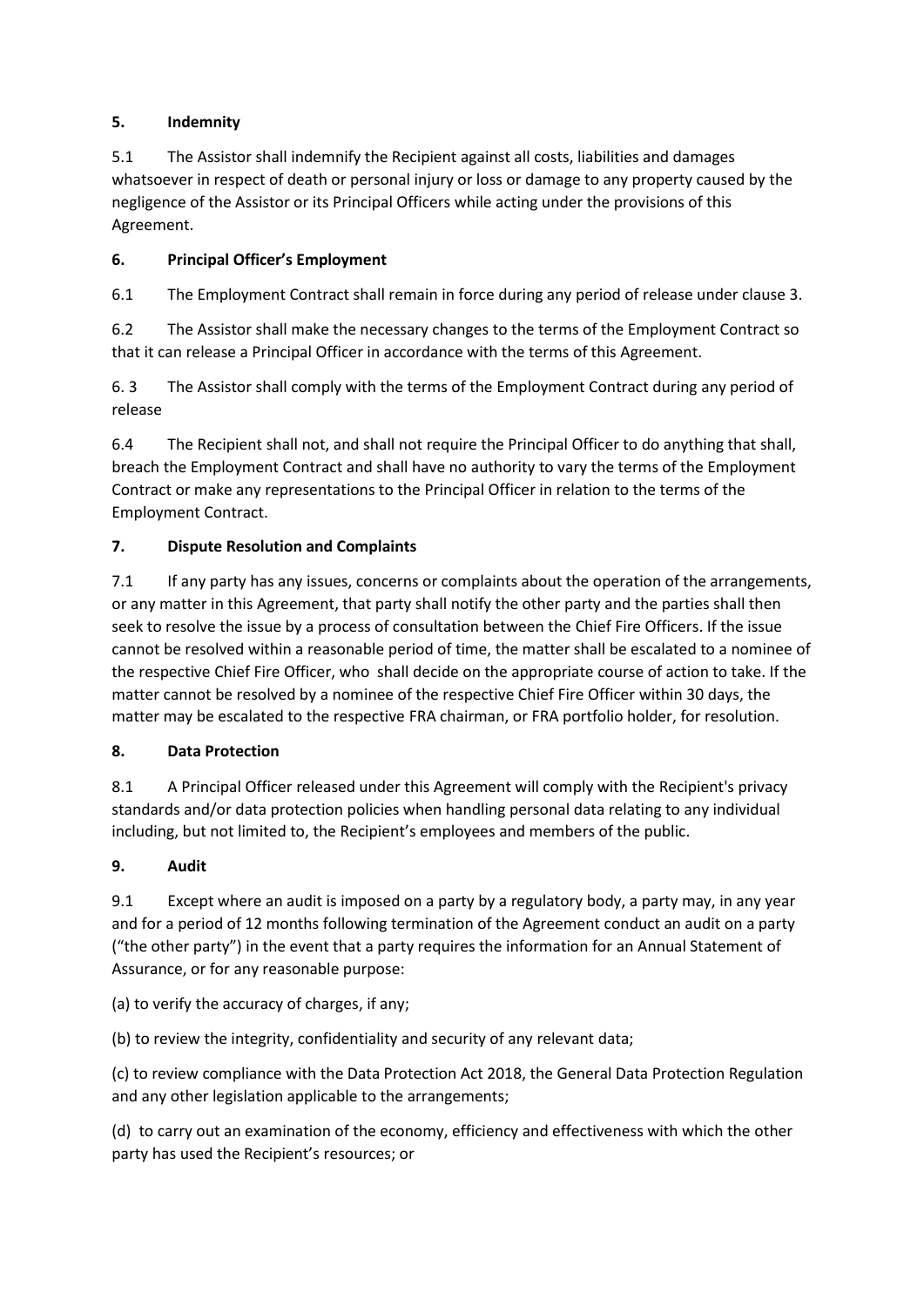(e) to verify the accuracy and completeness of any management information delivered or required by this Agreement.

#### **10. Period, Termination, Variation**

10.1 This Agreement shall commence on the date above, and shall expire in accordance with clause 10.2.

10.2 Any party may terminate this Agreement at any time by a Chief Fire Officer giving at least 21 days' notice in writing to the other parties' Chief Fire Officers' email addresses.

10.3 This Agreement may be varied by written agreement of the Chief Fire Officers on behalf of the parties.

# **11. Notification to the Secretary of State**

11.1 The parties agree that the Chief Fire Officer of Oxfordshire County Council shall notify the Secretary of State of the existence of this Agreement (once executed by all of the parties) on behalf of the FRAs.

# **12. Charging**

12.1 Except as otherwise provided, the parties shall each bear their own costs and expenses incurred in complying with the arrangements.

**IN WITNESS WHEREOF** the FRAs have executed this Agreement as a Deed the day and year first above written

Authorised Signatory

| The Common Seal of                        |  |
|-------------------------------------------|--|
| <b>Oxfordshire County Council was</b>     |  |
| affixed to this Agreement in the presence |  |
| of:                                       |  |